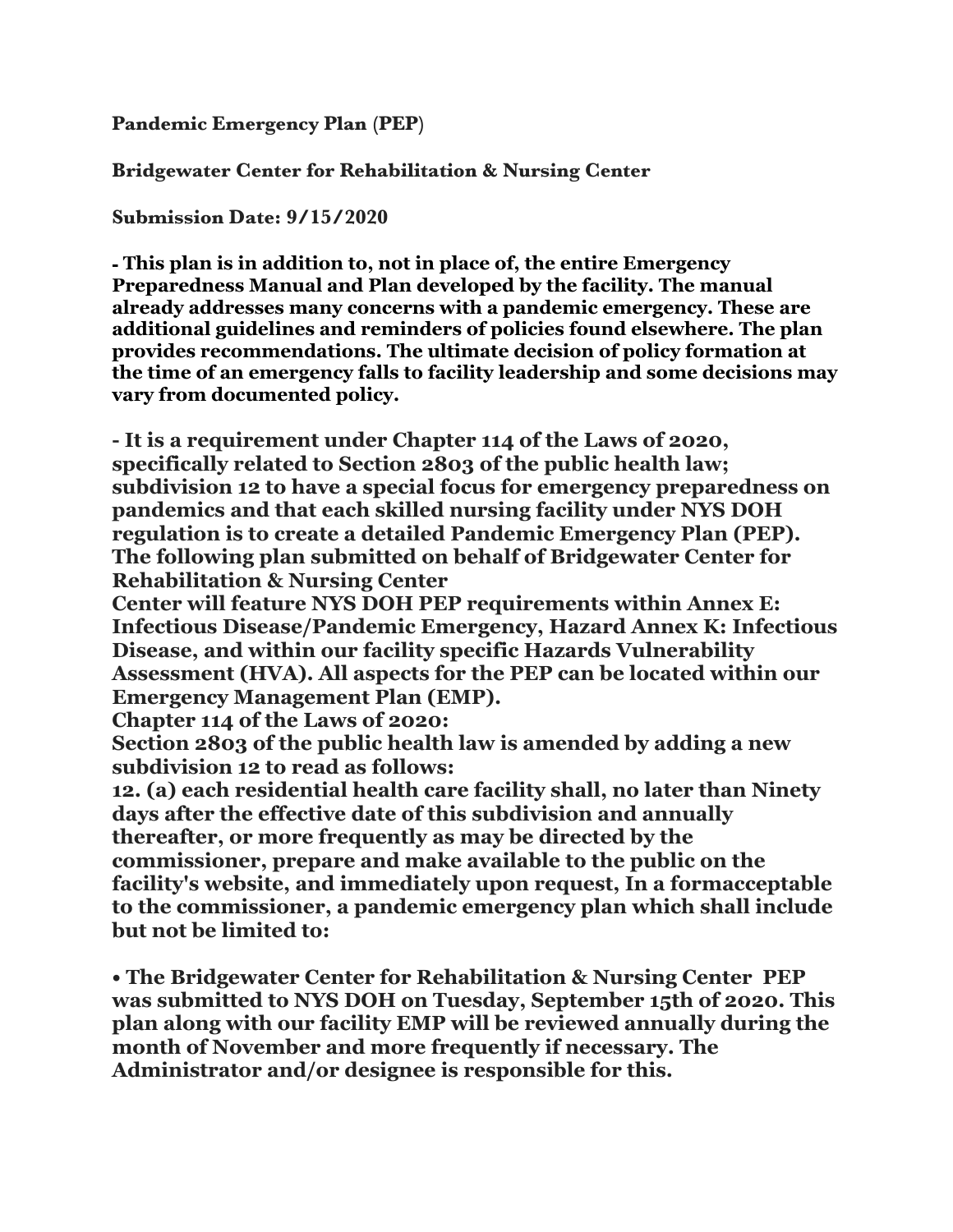**12. (i) a communication plan:** 

**(a) to update authorized family members and guardians of infected residents at least once per day and upon a change in a resident's condition and at least once a week to update all residents and authorized families and guardians on the number of infections and deaths at the facility, by electronic or such other means as may be selected by each authorized family member or guardian;** 

**• Our communication team is comprised of our RN UMs, Social Work Team, MDS Team and Nurse Management. This team will place a phone to family members and/or guardians of infected residents detailing the aforementioned information located in section 12(i(a). Bridgewater Center for Rehabilitation & Nursing Center also can utilize a "robo call" system that we have in place called 'Dial My Calls'. Family and guardian information is updated with the 'Dial My Calls' system and is overseen by the Administrator. This system allows for us to make phone calls (messages) to families/guardians via mass calling. This system will and can be used in place of our communication team. Social Media outlets can and are also utilized to inform our family members/guardians and the public. Facebook is our main social media source that is overseen by the Administrator. Our website provides a link for visitors to access and view our Facebook page for real time information. and (b) that includes a method to provide all residents with daily access to communicate via video chat at no cost to the resident.**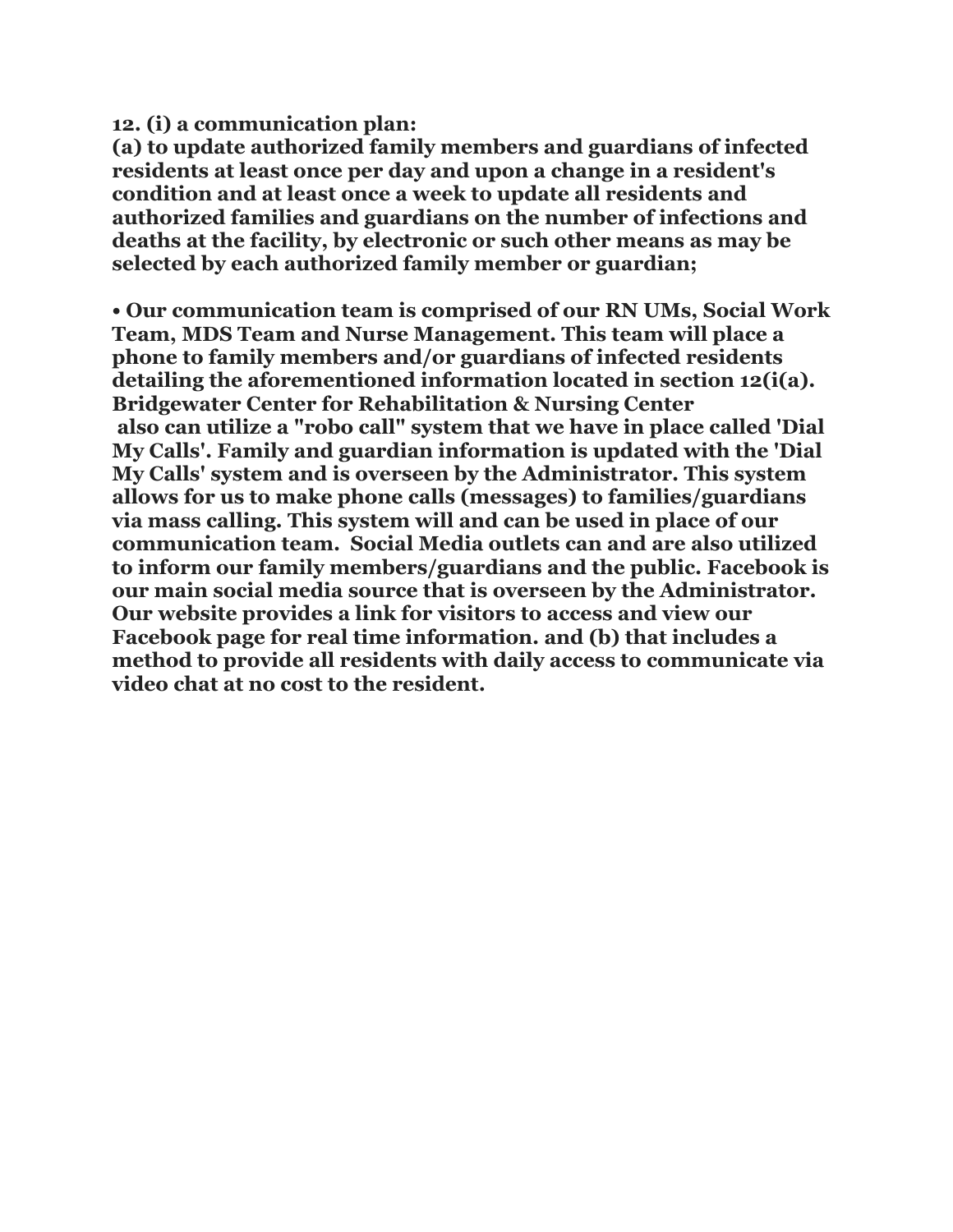## **Information to meet sections E, K and L**

- The facility has a COMMUNICATION plan in place for the COVID-19 pandemic. See policy "Communication during COVID-19 Policy." The plan includes updating family members upon a change in condition and all representatives weekly.
- The facility maintains policies on immunizing employees, residents, and visitors.
- Staff is educated on infectious diseases including reporting requirements, exposure risk, symptoms, prevention, and infection control, correct use of personal protective equipment and State and Federal Regulations based on their job title and responsibilities. Education is provided upon hire, annually, and as needed with new pandemics.
- All Employees, Contracted workers, and Volunteers are encouraged to receive the annual Influenza Vaccine unless medically contraindicated. See Infection Control Manual for policy.
- Key members of Administration and Nursing leadership will maintain updated contact information on the NYS Health Commerce System (HCS). DOH sends out surveillance reports and alerts to health emergencies including Pandemics.
- The facility maintains infection control policies and procedures which are reviewed annually and updated as needed. Education, surveillance, and auditing enforce policies.
- Environmental control/ cleaning and disinfecting of isolation rooms are performed in accordance with any applicable NYSDOH, EPA and CDC guidance.
- Signage will be posted describing cough etiquette, hand washing, and other hygiene measures in highly visible areas. Entrances to building will be posted with appropriate visitation and Precautions Information. Any neighbor or unit under investigation or with active infection will have additional signage indicating such on the affected doors.
- All residents are encouraged to receive the annual Influenza Vaccine and other immunizations unless medically contraindicated. See Infection Control Manual for policy.
- Residents are able to retrieve electronic daily access to any information under 12IA using tablets to access our Facebook page and website information is also disseminated via letters and memos addressed to them.
- Bridgewater has multiple tablets including iPads and candles for resident use for video conferencing. These tablets are used for therapeutic relief but also to video conference and chat with families in guardians at no cost. For scheduled care conferences and meetings with family are invited to join remotely via videoconference this is handled and scheduled by the social work team. Our video conference calls are set up by our social work activities and concierge team with family members if residents need additional help or oversight these staff members will assist.
- Bridgewater has inc. this information into our communication during Covid policy to reflect regulation 12 IA.
- Protection against infection for staff residents and families include: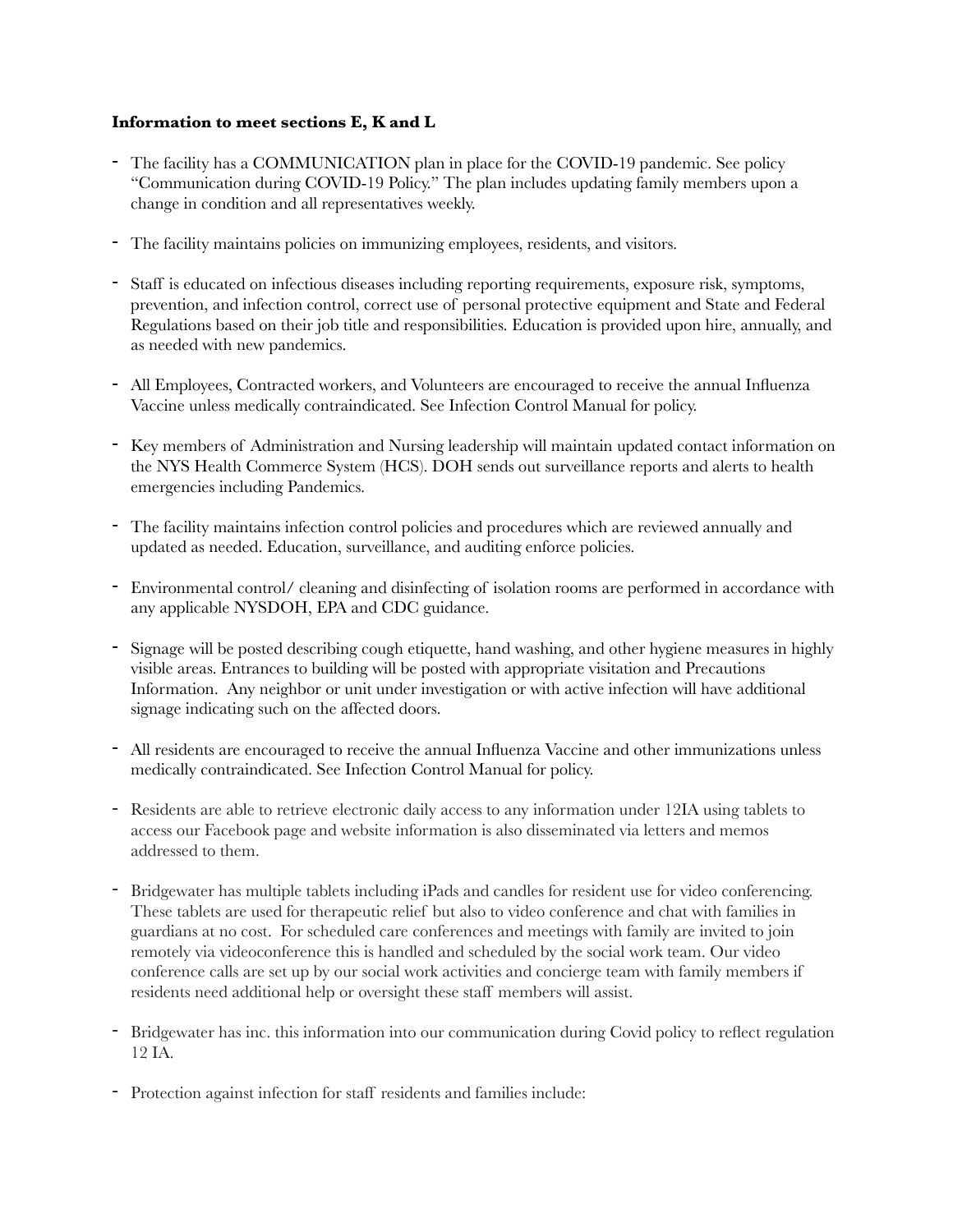- A plan for a hospitalized residence to be readmitted to such residential healthcare facilities after treatment in accordance with all applicable laws and regulations.
- A plan is in place to establish hospitalize residence to be admitted to Bridgewater rehab after treatment in accordance with all applicable laws and regulations. These regulations are included in our bed hold policy and will be followed for any resident that has had infectious or communicable diseases. The purpose of this is to ensure bad availability upon return to the facility from a short hospitalization or therapeutic leave the admissions department is responsible.
- A plan for such residential healthcare facility to maintain a contract with at least a two month supply of personal protective equipment;
- Bridgewater rehab will maintain at least a two month supply of personal protective equipment on hand if not more at all times.
- Our personal protective equipment burn rate was and is routinely calculated on our daily heard survey and weekly CDC submissions this is ongoing since 3/2020. Central supply is responsible for logging in and logging out of personal protective equipment and the organization of said equipment.
- Our corporate office USG along with the facility-administrator oversee all PPE supplies and ordering from various vendors to ensure our staff and residents are appropriately protected and provided with the personal protection equipment they need.
- Personal protection equipment is securely stored on site within the facility in two different locations.
- A plan for preserving a residence place in the residential healthcare facility if such resident is hospitalized in accordance with all applicable laws and regulations.
- A plan is in place and established for all hospitalized residence to be readmitted to Bridgewater after treatment at the hospital. The purpose of this is to ensure availability of a bed for a resident that is hospitalized for a short period of time or a therapeutic leave. The admissions department is responsible.
- Staff monitors news reports for updated information during an actual pandemic. Watch for information on vaccine development. It is likely that high risk people including health care workers will be the first to be vaccinated while our resident population may need to wait for increased production.
- A full house education will be conducted at a minimum annually and more frequently if necessary. All infection control and prevention policies are routinely reviewed and Adam minimum annually, most recent policy revisions were done on 8/10/20.
- Per executive order starting on five 2020 all staff is required to test weekly our partner lab runs all staff tests. In addition the facility offers an in-house test that is conducted by our in-house laboratory. Staff testing surveys are submitted weekly per regulation of the department of health.
- The HCS system titles are reviewed routinely and plans are in place for timely reporting.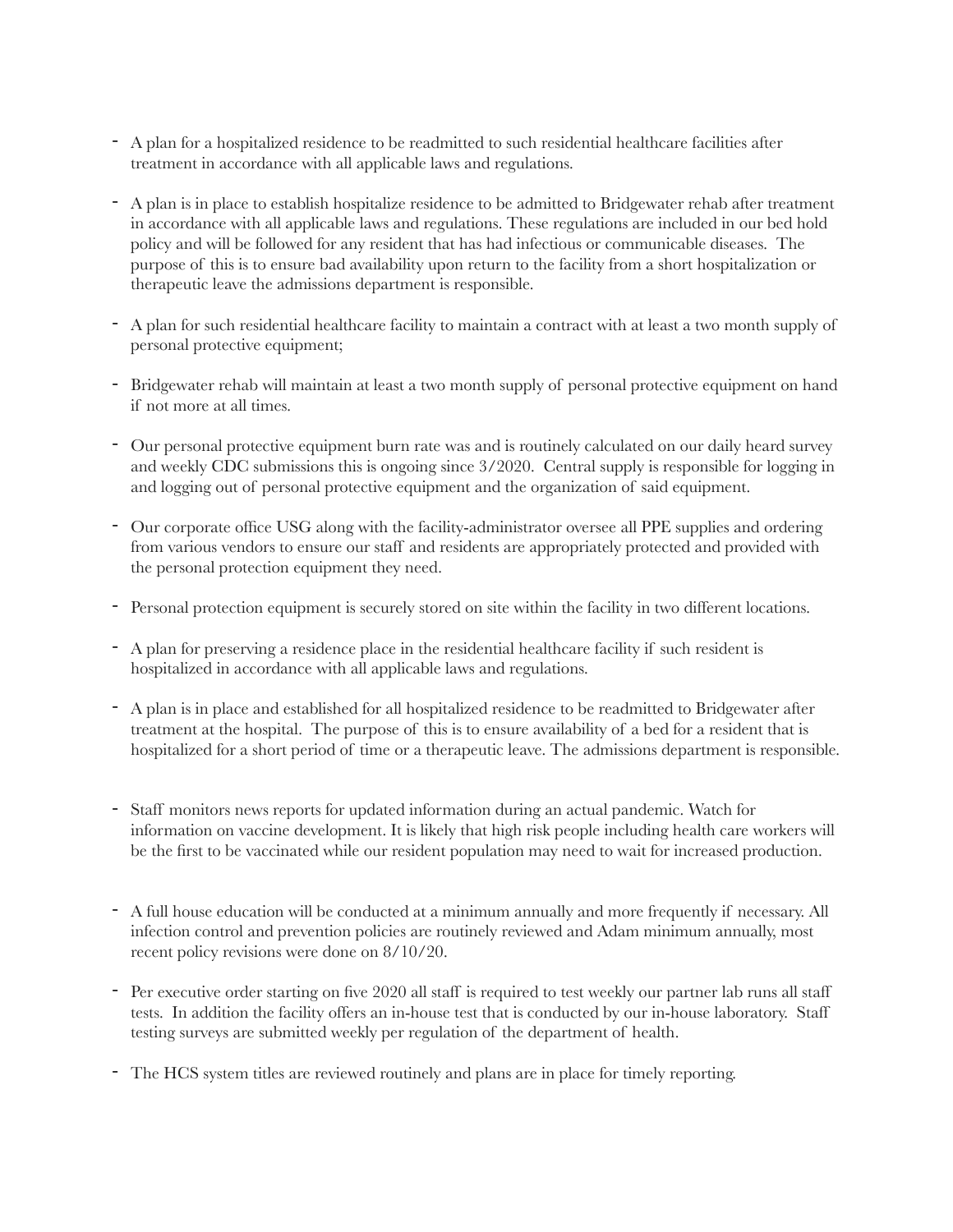- PEP plan in place central supply is in charge of stopped medications cleaning agents and personal protective equipment with our pharmacy and other vendors. Safety Committee meets monthly and central supply logs are done daily.
- Visitation policy is updated routinely and in real time as rules and regulations change. Staff coverage and contingency plans can be found within our emergency management plan and are discussed weekly in our staff morning meetings.
- Environmental controls are reviewed routinely and monthly as an inter-disciplinary team within the safety meeting each unit has specific areas that are labeled properly to identify contaminated waste.
- All vendor contracts are reviewed and revised on an annual basis or more frequently and if needed are in the emergency management plan.
- Room transfer for cohorting purposes of COVID-19 policy is in place. Given the high risk of spread of COVID-19 once it enters a long-term care facility, facilities must act immediately to protect the residence families and staff from serious illness complications and or death. One of the measures to contain and minimize the spread of COVID-19 is to cohort similar residence and conduct room changes proactively. Designated floor plans are detailed in the emergency management plan.
- Communal dining areas and activities were suspended on 3-12 2020. The facility has social distancing markers and limited capacity within elevators.
- Our recovery plan will be dependent and in conjunction with the department of health CDC and CMS guidelines and regulations. The facility has no plans for outside visitation at this time.
- Communication detailed on page 1 and two of this document. The communication during Covid policy is up-to-date and continues to be revised as needed. This policy was completed by the interdisciplinary team.
- All current guidance is communicated to residence via letters and memos families are notified via phone calls. In addition to Facebook and the Bridgewater website. Advisories visitation are posted at the front doors.
- I all reporting requirements will be upheld and a staff to be educated annually starting in October as needed. Heard survey submissions are done daily and as needed and will continue to be completed in compliance.
- Signage of infection control standards are posted throughout the building as well as hand sanitizer stations. Environmental rounds are conducted weekly to ensure the forementioned is in place. Monthly infection control and prevention committee meetings will take place with the inter-disciplinary team.
- EPA approved disinfectants and enhanced cleaning plan are used and currently in place.
- Residents receive letters and memos on infection control and they also receive infection control based crossword puzzles word searches an educational activity family members receive letters and educational flyers from the CDC.